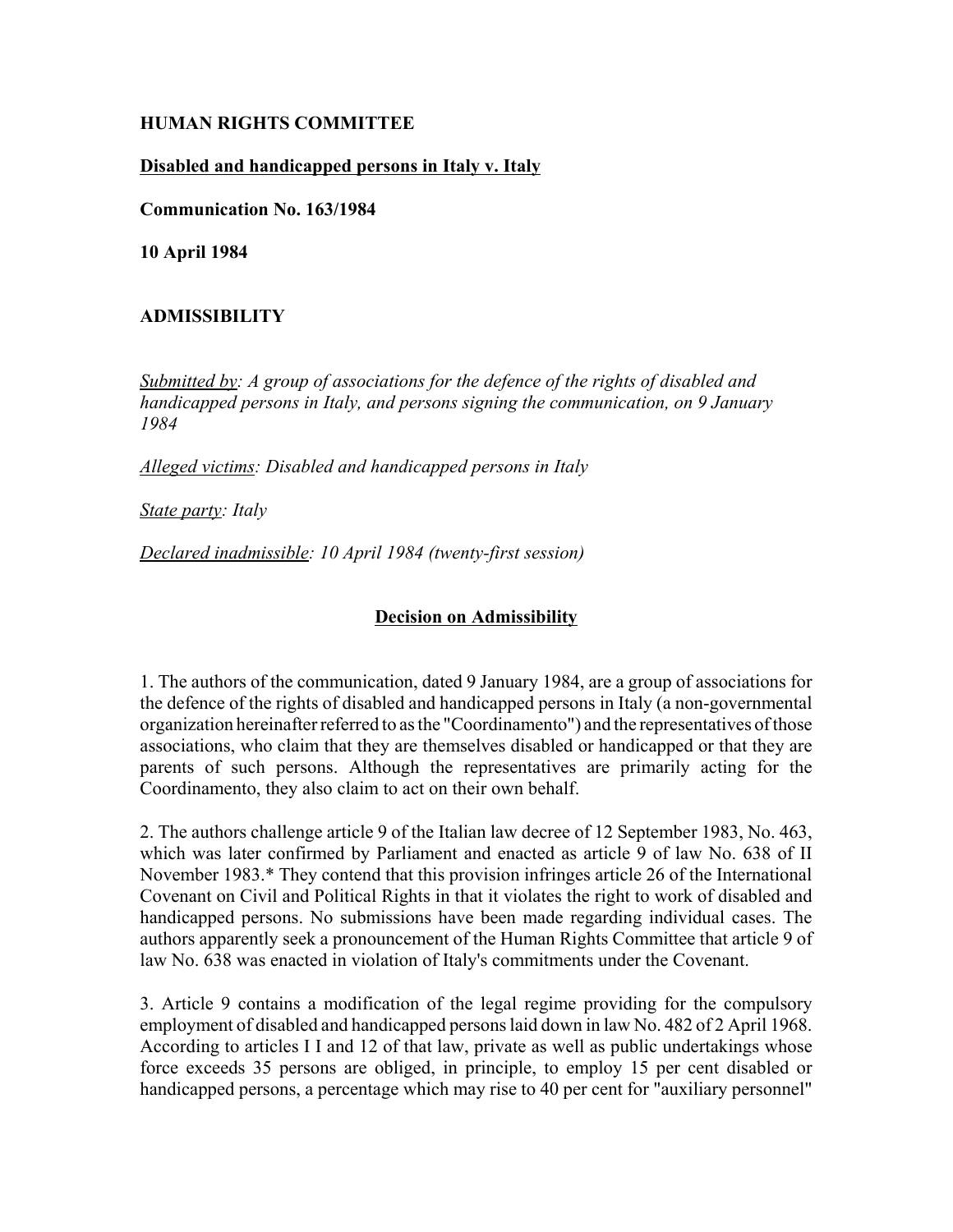in the case of public undertakings. At the same time, article 9 of the 1968 law divided the total number of disabled and handicapped persons to be employed compulsorily into different categories, reserving, in particular, 25 per cent for military war Victims and 10 per cent for civilian war victims, while 15 per cent were allotted for victims of labour accidents and 15 per cent for ordinary disabled or handicapped persons ("invalidi civili"). To the extent that any particular category could not be filled by persons within that category, the entitlement was transferred to persons in the other categories. Considering that few war victims remain, the redistribution scheme significantly benefitted disabled and handicapped persons in other categories. By virtue of paragraph 4 of the impugned article 9, this redistribution scheme was abolished. As a consequence, the authors allege that the amendment has considerably reduced the number of work posts available to ordinary disabled or handicapped persons ("invalidi civili"). Furthermore, they criticize paragraph 3 of the same article which permits employers to take into account, for the purpose of demonstrating their compliance with the compulsory element of 15 per cent of the work force, also those workers whom they have hired outside the special procedure for the employment of disabled and handicapped persons, provided that their disability or handicap exceeds 60 percent.

4. Before proceeding to the merits of a case, the Human Rights Committee must ascertain whether the conditions of admissibility as laid down in the Optional Protocol to the International Covenant on Civil and Political Rights are met.

5. According to article I of the Optional Protocol, only individuals have the right to submit a communication. To the extent, therefore, that the communication originates from the Coordinamento, it has to be declared inadmissible because of lack of personal standing.

6.1. As far as the communication had been submitted on their own behalf by the representatives of the different associations forming the Coordinamento it fails to satisfy other requirements laid down in articles I and 2 of the Optional Protocol.

6.2. The author of a communication must himself claim, in a substantiated manner, to be the victim of a violation by the State party concerned. It is not the task of the Human Rights Committee, acting under the Optional Protocol, to review *in abstracts* national legislation as to its compliance with obligations imposed by the Covenant. It is true that, in some circumstances, a domestic law may by its mere existence directly violate the rights of individuals under the Covenant. In the present case, however, the authors of the communication have not demonstrated that they are themselves actually and personally affected by article 9 of law No. 638 of I I November 1983. Consequently, the Committee is unable, in accordance with the terms of the Optional Protocol, to consider their complaints.

7. The Human Rights Committee therefore decides:

The communication is inadmissible.

Footnotes: